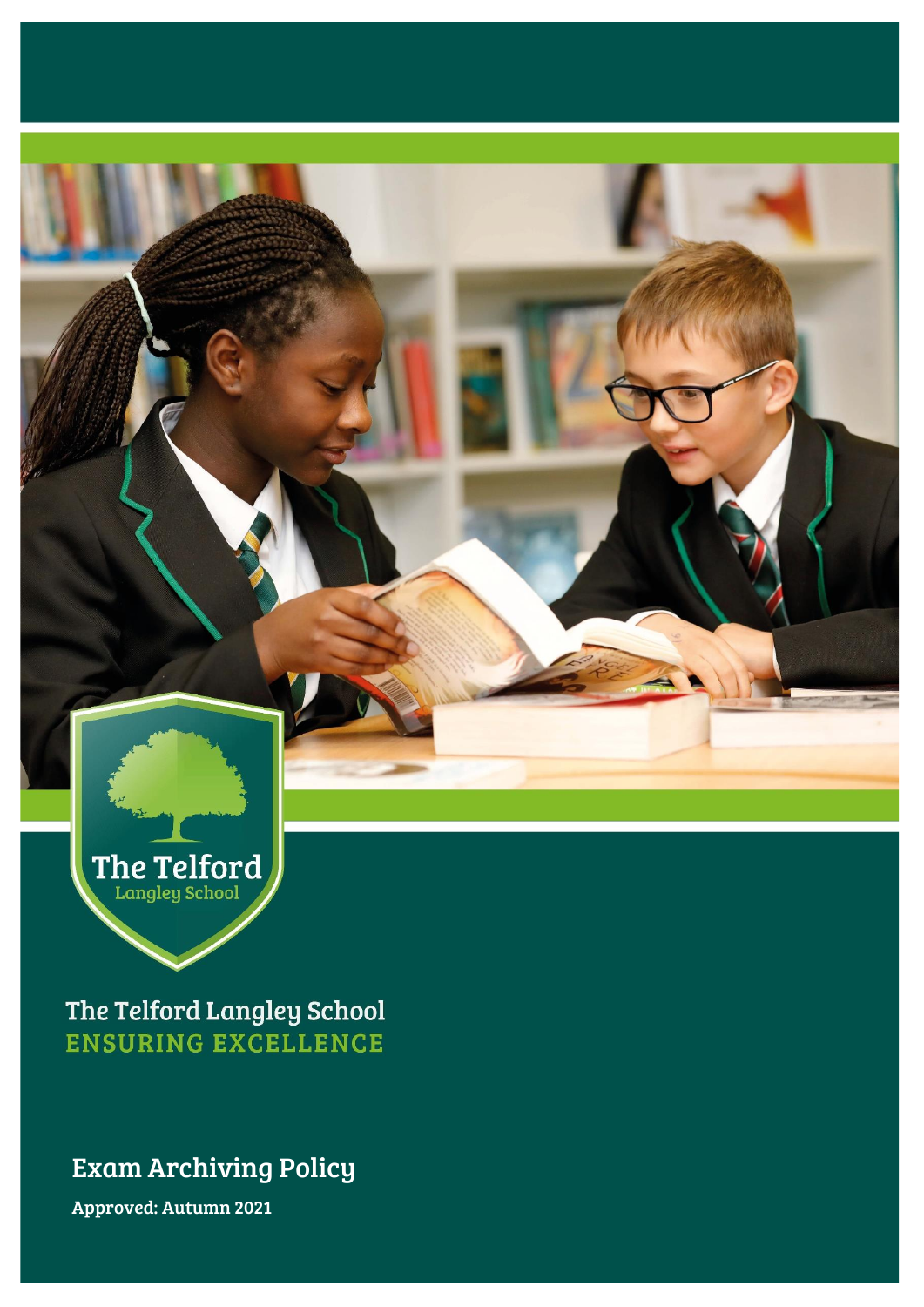## **Exam Archiving Policy**

| <b>Policy Name:</b>            | <b>Exam Archiving Policy</b>      |
|--------------------------------|-----------------------------------|
| <b>Policy Owner:</b>           | Mr P Hewitt, Deputy Headteacher   |
| <b>Last Reviewed:</b>          | Autumn 2021                       |
| Policy Approved \ Ratified by: | <b>School Standards Committee</b> |
| <b>Term Policy Approved:</b>   | Autumn 2021                       |
| <b>Next Review Due:</b>        | Autumn 2022                       |
| <b>Document Version:</b>       | 4.0                               |

#### **Contents**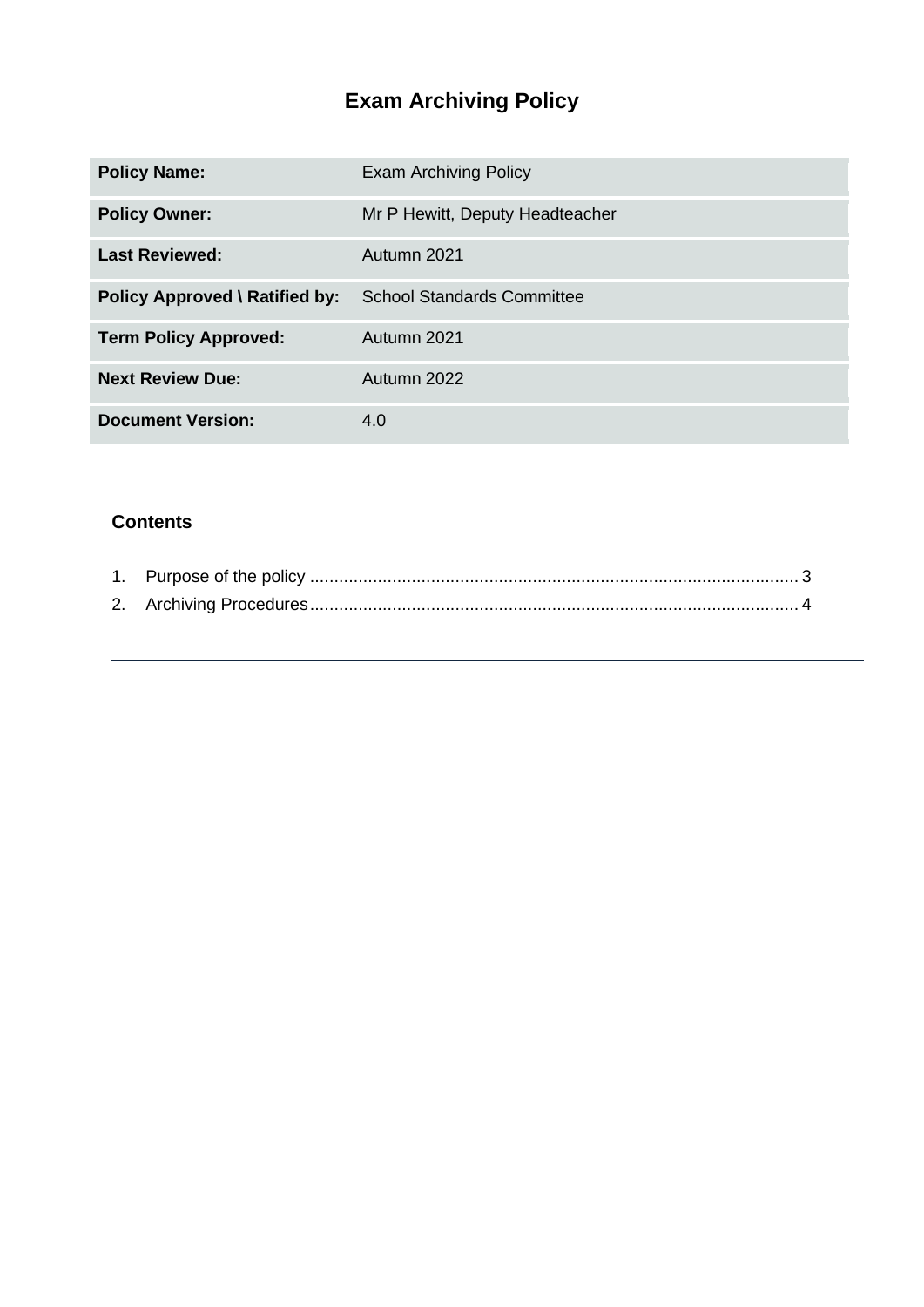## <span id="page-2-0"></span>**1. Purpose of the policy**

The purpose of this policy is to:

- identify exams-related information/records held by the exams office
- identify the retention period
- determine the action required at the end of the retention period and method of disposal
- inform/supplement the centre-wide records management policy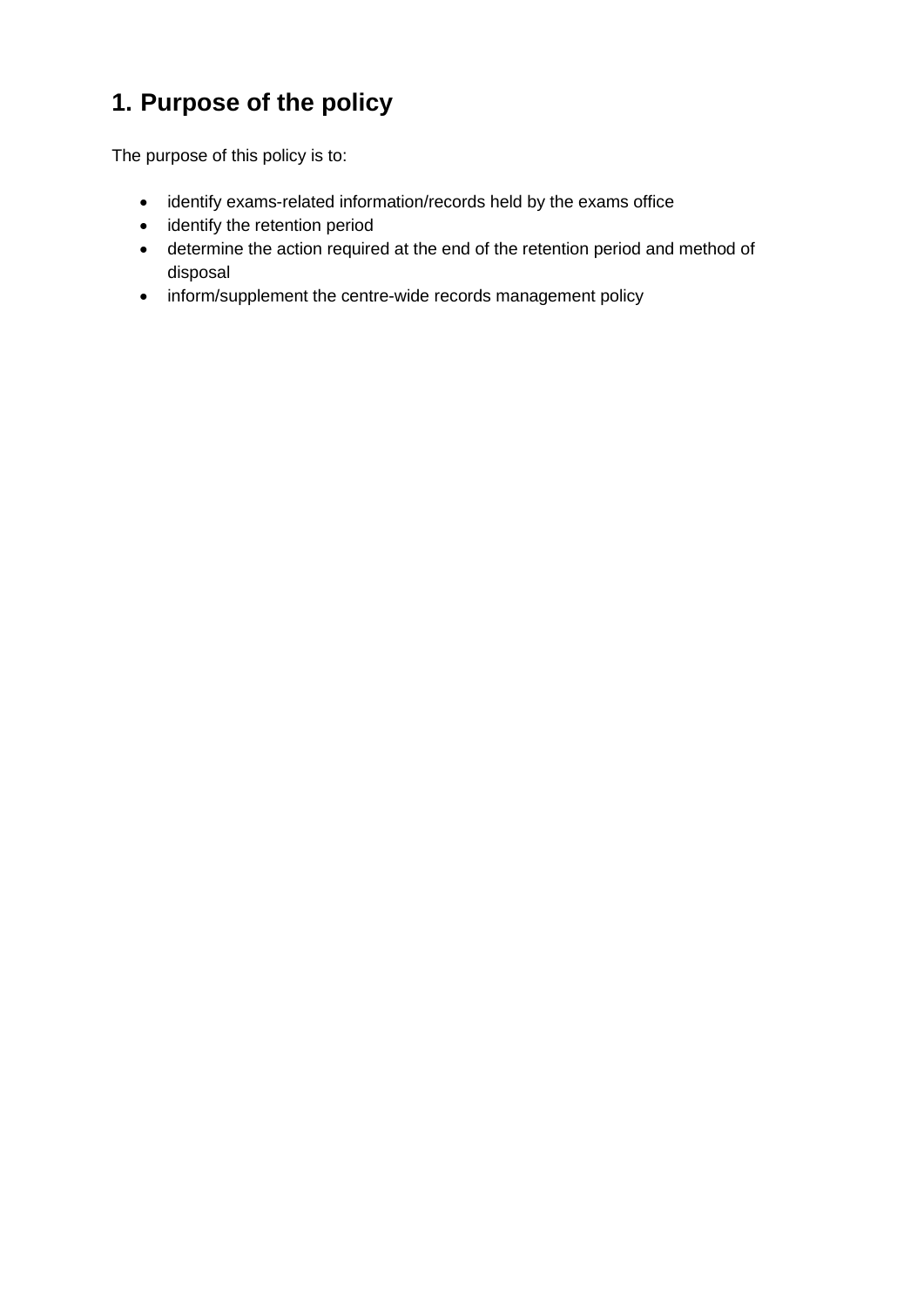# **2. Archiving Procedures**

<span id="page-3-0"></span>

| Record type                                    | Record(s) description (where required)                                                                   | Retention information/period                                                                                                                                                                                                                                                                                                                                                                                                                                                                                                                                                                                               | Action at end of retention period<br>(method of disposal) |
|------------------------------------------------|----------------------------------------------------------------------------------------------------------|----------------------------------------------------------------------------------------------------------------------------------------------------------------------------------------------------------------------------------------------------------------------------------------------------------------------------------------------------------------------------------------------------------------------------------------------------------------------------------------------------------------------------------------------------------------------------------------------------------------------------|-----------------------------------------------------------|
| Access arrangements information                | Any hard copy information kept by the<br>EO relating to an access arrangement<br>candidate.              | To be returned to SENCo/Assistant SENDCo as records<br>owner at end of the candidate's final exam series.                                                                                                                                                                                                                                                                                                                                                                                                                                                                                                                  |                                                           |
| Attendance register copies                     |                                                                                                          | Keep signed records of the seating plan, the invigilation<br>arrangements and the centre's copies of the attendance<br>registers for each examination. The awarding bodies may<br>need to refer to these records. The centre must keep<br>them until the deadline for reviews of marking has passed<br>or until any appeal, malpractice or other results enquiry<br>has been completed, whichever is later (Reference ICE<br>12, 22)                                                                                                                                                                                       | <b>Confidential Disposal</b>                              |
| Awarding body administrative<br>guides/manuals | Any hard copy publications provided by<br>awarding bodies.                                               | To be retained until the current academic year update is<br>provided.                                                                                                                                                                                                                                                                                                                                                                                                                                                                                                                                                      | Confidential disposal                                     |
| Candidates' Script's                           | Any unwanted copies of scripts returned<br>to the centre through the Access to<br>Scripts (ATS) service. | To be retained securely until the awarding body's earliest<br>date for confidential disposal of unwanted scripts.<br>Where teachers have used copies of candidates' scripts<br>for teaching and learning purposes but no longer wish to<br>retain them, they must ensure that the scripts are<br>disposed of in a confidential manner. (Reference PRS 6)<br>ensure that when scripts that have been returned<br>under access to scripts arrangements are no longer<br>required, they are disposed of in a confidential manner,<br>but no earlier than the dates specified by the awarding<br>bodies<br>(Reference GR 3.15) | Confidential disposal                                     |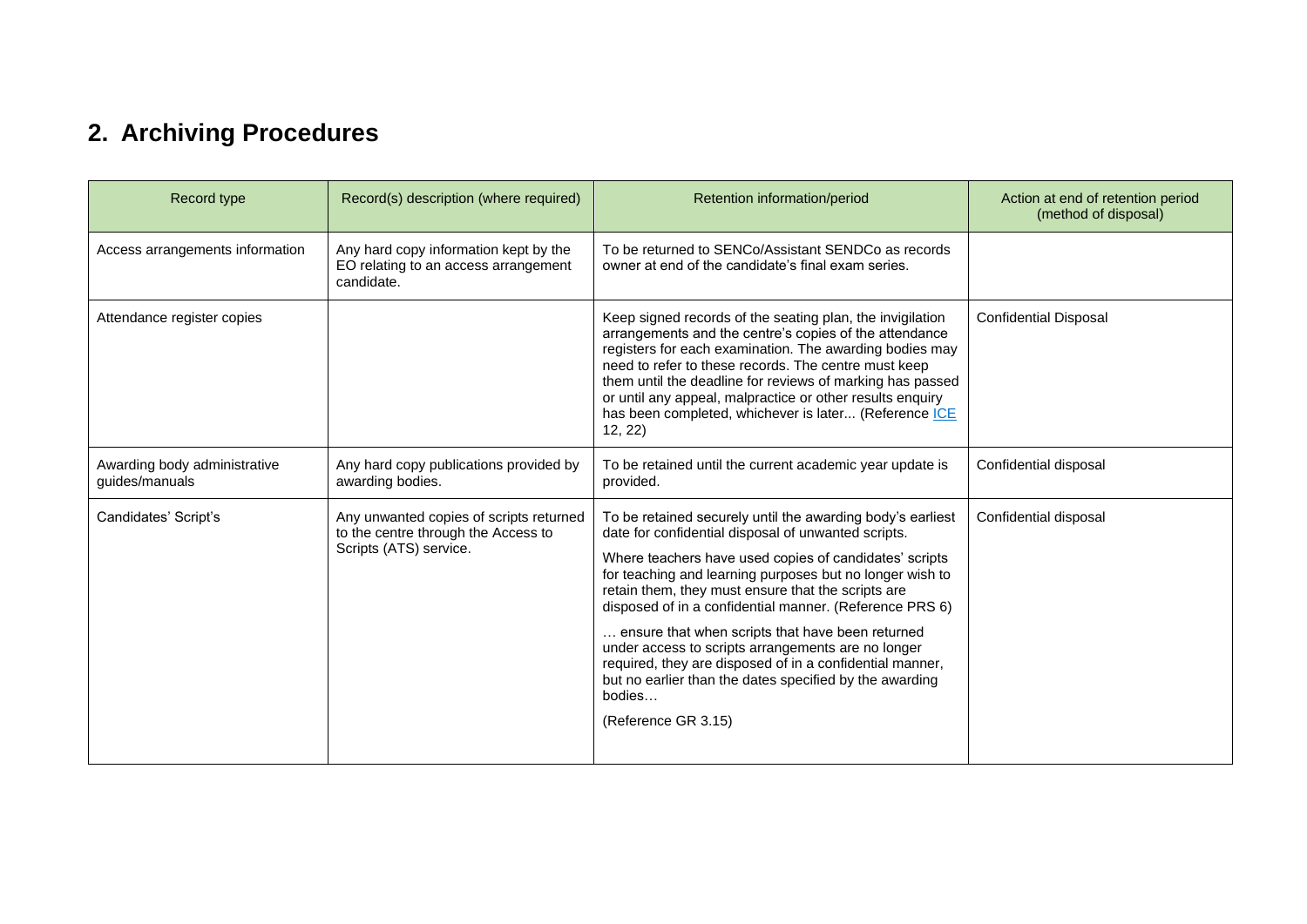| Record type                                                | Record(s) description (where required)                                                                                                               | Retention information/period                                                                                                                                                                                                                                                                                                                                                                                                                                                                                                                                                                                   | Action at end of retention period<br>(method of disposal) |
|------------------------------------------------------------|------------------------------------------------------------------------------------------------------------------------------------------------------|----------------------------------------------------------------------------------------------------------------------------------------------------------------------------------------------------------------------------------------------------------------------------------------------------------------------------------------------------------------------------------------------------------------------------------------------------------------------------------------------------------------------------------------------------------------------------------------------------------------|-----------------------------------------------------------|
| Candidates' work                                           | Non-examination assessment work (inc.<br>controlled assessment/coursework)                                                                           | To be logged on return to the centre and immediately<br>returned to subject staff as records owner.                                                                                                                                                                                                                                                                                                                                                                                                                                                                                                            | Returned to candidates or safe disposal                   |
|                                                            | returned to the centre after awarding<br>body moderation.                                                                                            | To be stored safely and securely along with work that did<br>not form part of the moderation sample (including<br>materials stored electronically)                                                                                                                                                                                                                                                                                                                                                                                                                                                             |                                                           |
|                                                            |                                                                                                                                                      | store safely and securely all non-examination<br>assessments, including controlled assessments,<br>coursework or portfolios, retained in, or returned to, the<br>centre until the deadline for a review of moderation has<br>passed or until a review of moderation, an appeal or a<br>malpractice investigation has been completed, whichever<br>is later. This includes materials stored electronically. See<br>paragraph 4.8 of the JCQ publication Instructions for<br>conducting non - examination assessments<br>https://www.jcg.org.uk/exams-office/non-examination-<br>assessments (Reference GR 3.15) |                                                           |
| Centre consortium arrangements<br>for centre assessed work | Any hard copy information generated or<br>relating to consortium arrangements for<br>centre assessed work. Applications<br>submitted online via CAP. |                                                                                                                                                                                                                                                                                                                                                                                                                                                                                                                                                                                                                |                                                           |
| Certificates                                               |                                                                                                                                                      | Unclaimed/uncollected certificates to be retained securely<br>for a 10 years from date of issue.<br>[Reference GR 5                                                                                                                                                                                                                                                                                                                                                                                                                                                                                            | Confidential destruction                                  |
| Certificate destruction information                        | A record of unclaimed certificates that<br>have been destroyed.                                                                                      | To be retained from the date of certificate destruction.<br>[Reference GR 5                                                                                                                                                                                                                                                                                                                                                                                                                                                                                                                                    |                                                           |
| Certificate issue information                              | A record of certificates that have been<br>issued to candidates.                                                                                     | To be retained on with in the file of certificates/results<br>[Reference GR 5                                                                                                                                                                                                                                                                                                                                                                                                                                                                                                                                  | Confidential destruction with unclaimed<br>certificates   |
| Confidential materials delivery logs                       | A log recording confidential materials<br>delivered by awarding bodies to the<br>centre and issued to authorised staff.                              |                                                                                                                                                                                                                                                                                                                                                                                                                                                                                                                                                                                                                |                                                           |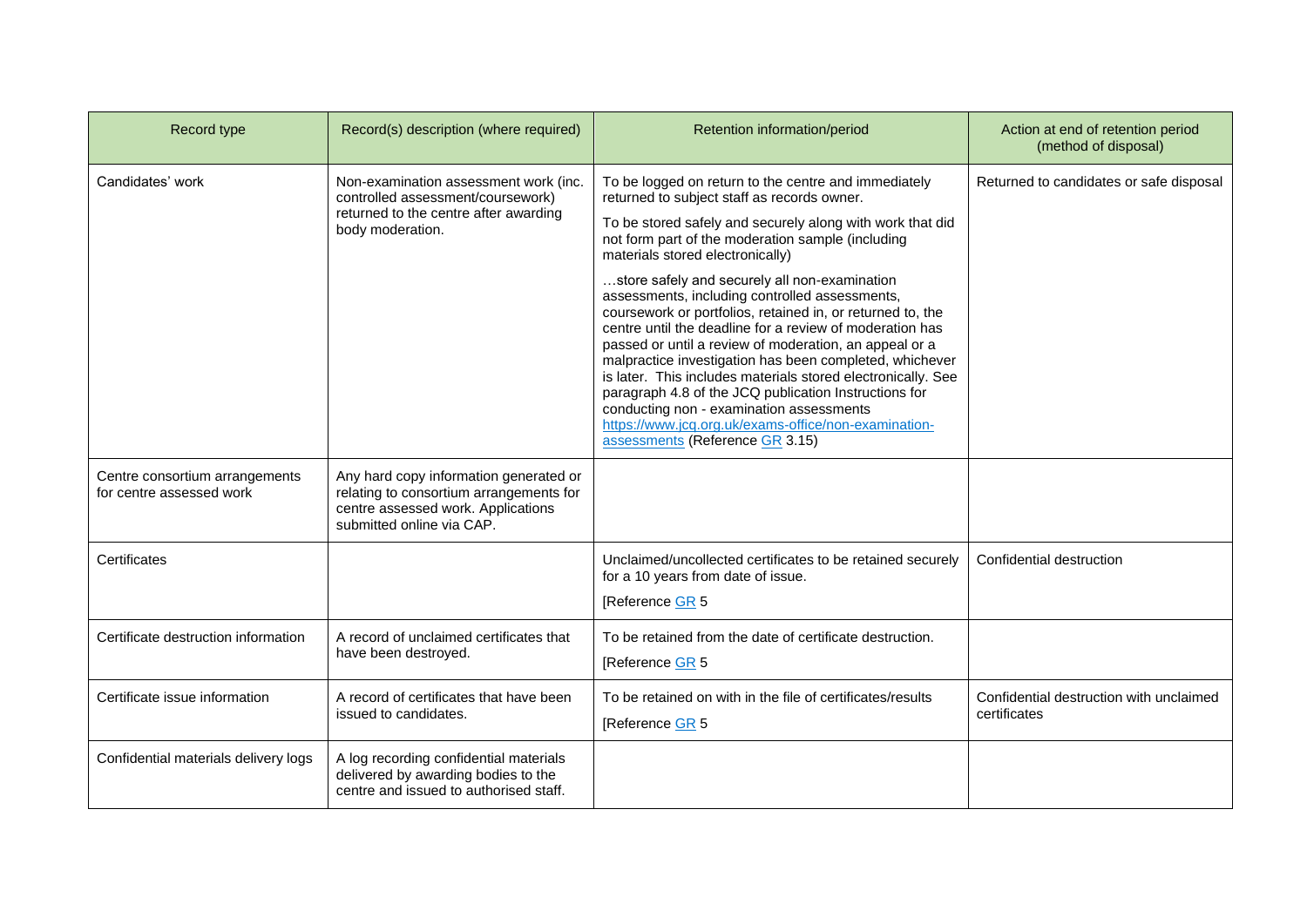| Record type                          | Record(s) description (where required)                                                                                                                    | Retention information/period                                                                                                                                                                                                                                                                                                                                                                                                                                                                                  | Action at end of retention period<br>(method of disposal) |
|--------------------------------------|-----------------------------------------------------------------------------------------------------------------------------------------------------------|---------------------------------------------------------------------------------------------------------------------------------------------------------------------------------------------------------------------------------------------------------------------------------------------------------------------------------------------------------------------------------------------------------------------------------------------------------------------------------------------------------------|-----------------------------------------------------------|
| Confidential materials tracking logs | A log to track materials taken from or<br>returned to secure storage throughout<br>the time the material is confidential.                                 | Once Book completed with be kept for 10 years                                                                                                                                                                                                                                                                                                                                                                                                                                                                 | <b>Confidential Destruction</b>                           |
| Conflicts of interest records        | Records demonstrating the<br>management of conflicts of interest                                                                                          | The records may be inspected by a JCQ Centre Inspector<br>and/or awarding body staff. They might be requested in<br>the event of concerns being reported to an awarding<br>body. The records must be retained until the deadline for<br>reviews of marking has passed or until any appeal,<br>malpractice or other results enquiry has been completed,<br>whichever is later. (Reference GR 5.3)                                                                                                              | <b>Confidential Destruction</b>                           |
| Dispatch logs                        | Proof of dispatch of exam script<br>packages to awarding body examiners<br>covered by the <b>DfE</b> (Standards &<br>Testing Agency) yellow label service | To be kept until the deadline for ROR's and the resolution<br>of any outstanding enquiries/appeals for the relevant<br>exams series.<br>[Reference <b>ICE</b> 6]                                                                                                                                                                                                                                                                                                                                              | <b>Confidential Destruction</b>                           |
| Entry information                    | Any hard copy information relating to<br>candidates' entries.                                                                                             | To be kept until the deadline for EARs and the resolution<br>of any outstanding enquiries/appeals for the relevant<br>exams series.<br>[Reference <b>ICE 6]</b>                                                                                                                                                                                                                                                                                                                                               | <b>Confidential Destruction</b>                           |
| Exam question papers                 | Question papers for timetabled written<br>exams.                                                                                                          | For confidentiality purposes question papers must not be<br>released to centre personnel for use in accordance with<br>the above licence until after the awarding body's<br>published finishing time for the examination or, in the<br>case of a timetable variation, until all candidates within<br>the centre have completed the examination. This does<br>not restrict access to question papers by authorised<br>centre personnel for the purpose of conducting<br>examinations<br>(Reference GR<br>6.12) |                                                           |
| Exam room incident logs              | Logs recording any incidents or<br>irregularities in exam rooms.                                                                                          | Kept with the exam attendance register                                                                                                                                                                                                                                                                                                                                                                                                                                                                        |                                                           |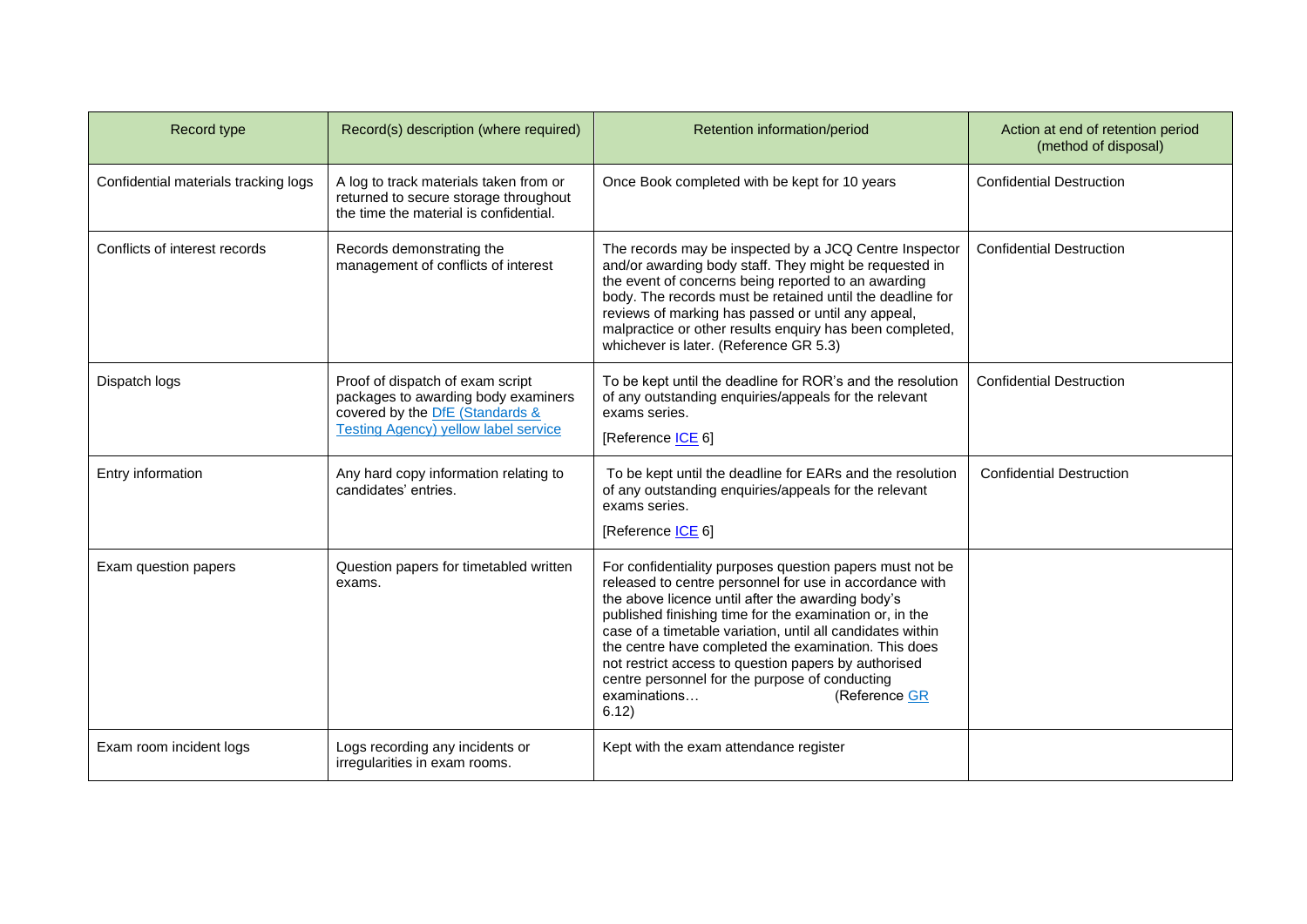| Record type                                                             | Record(s) description (where required)                                                                                                                                                              | Retention information/period                                                                                                                                                                         | Action at end of retention period<br>(method of disposal) |
|-------------------------------------------------------------------------|-----------------------------------------------------------------------------------------------------------------------------------------------------------------------------------------------------|------------------------------------------------------------------------------------------------------------------------------------------------------------------------------------------------------|-----------------------------------------------------------|
| Exam stationery                                                         |                                                                                                                                                                                                     | When awarding body or JCQ common stationery is<br>considered surplus or is out-of-date it will be disposed of.                                                                                       | Confidential disposal                                     |
|                                                                         |                                                                                                                                                                                                     | [Reference <b>ICE</b> page 4 and <b>ICE</b> 23]                                                                                                                                                      |                                                           |
| Examiner reports                                                        |                                                                                                                                                                                                     | To be immediately provided to head of department as<br>records owner.                                                                                                                                |                                                           |
| Finance information                                                     | Copy invoices for exams-related fees.                                                                                                                                                               | To be returned to Finance department as records owner<br>at the end of the academic year.                                                                                                            |                                                           |
| JCQ publications                                                        | Any hard copy publications provided by<br>JCQ.                                                                                                                                                      | To be retained until the current academic year update is<br>provided.                                                                                                                                |                                                           |
| Moderator reports                                                       |                                                                                                                                                                                                     | To be immediately provided to head of department as<br>records owner.                                                                                                                                |                                                           |
| Post-results services: confirmation<br>of candidate consent information | Hard copy or email record of candidate<br>consent for an EAR or ATS request to<br>be submitted to an awarding body                                                                                  | ROR consent to be retained for at least six months<br>following the outcome of the enquiry or any subsequent<br>appeal.                                                                              | <b>Confidential Destruction</b>                           |
|                                                                         |                                                                                                                                                                                                     | ATS consent to be retained for at least six months from<br>the date consent given.                                                                                                                   |                                                           |
|                                                                         |                                                                                                                                                                                                     | [Reference <b>PRS</b> 6, appendix A and B]                                                                                                                                                           |                                                           |
| Post-results services:<br>requests/outcome information                  | Any hard copy information relating to a<br>post-results service request (EARs,<br>appeals, ATS) submitted to an awarding<br>body for a candidate and outcome<br>information from the awarding body. | ROR consent to be retained for at least six months<br>following the outcome of the enquiry or any subsequent<br>appeal.                                                                              | <b>Confidential Destruction</b>                           |
|                                                                         |                                                                                                                                                                                                     | ATS consent to be retained for at least six months from<br>the date consent given.                                                                                                                   |                                                           |
|                                                                         |                                                                                                                                                                                                     | [Reference <b>PRS</b> 6, appendix A and B]                                                                                                                                                           |                                                           |
| Post-results services: scripts<br>returned from ATS service             | Copy or original exam scripts returned<br>to the centre by the awarding body.                                                                                                                       | Where scripts are retained by the centre, they must be<br>securely stored (including any electronic versions) and<br>not edited in any way or disposed of until after the<br>awarding body deadline. | Confidential disposal                                     |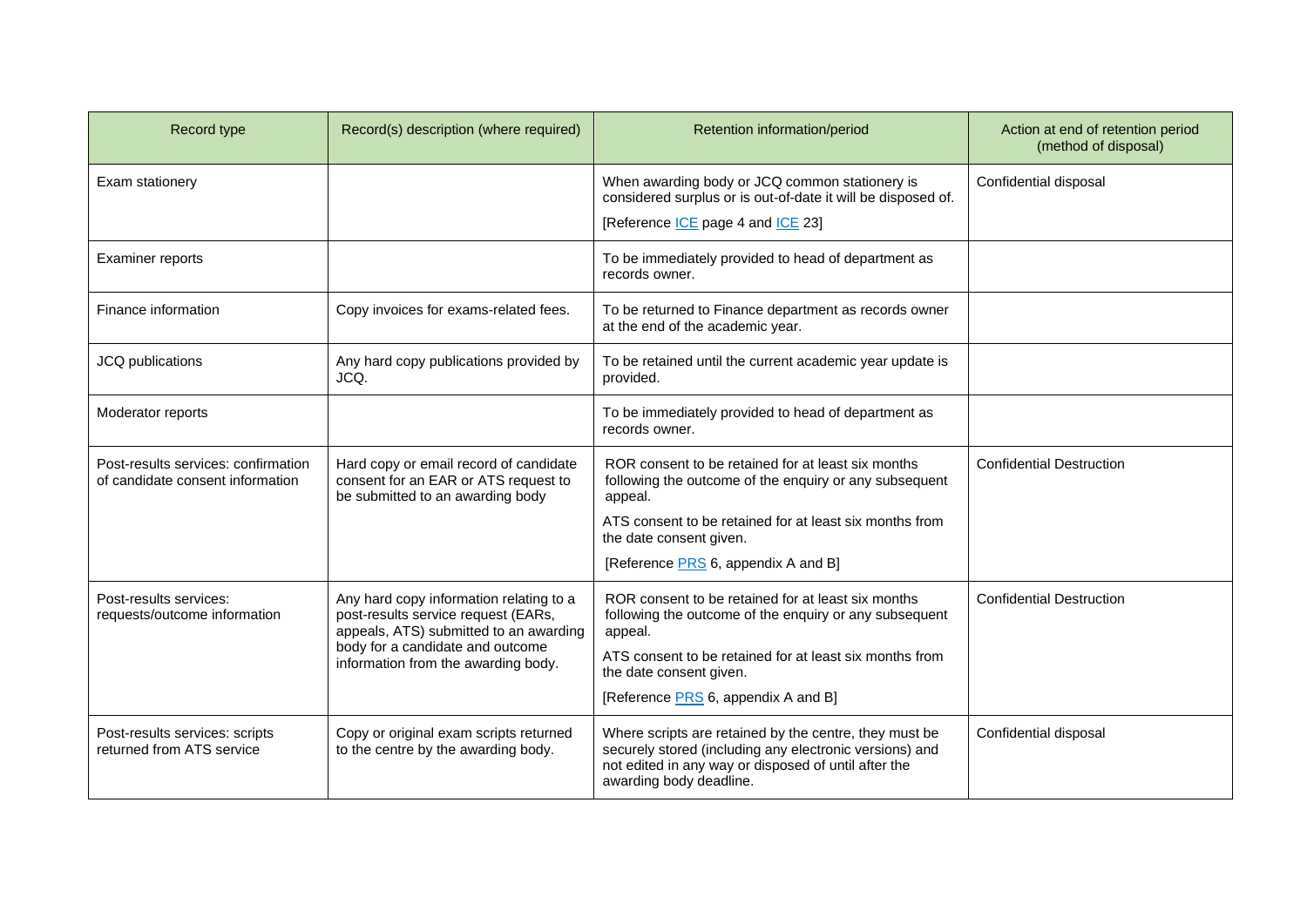| Record type                          | Record(s) description (where required)                                                                                                                | Retention information/period                                                                                                                                                                                     | Action at end of retention period<br>(method of disposal) |
|--------------------------------------|-------------------------------------------------------------------------------------------------------------------------------------------------------|------------------------------------------------------------------------------------------------------------------------------------------------------------------------------------------------------------------|-----------------------------------------------------------|
|                                      |                                                                                                                                                       | [Reference PRS 8]                                                                                                                                                                                                |                                                           |
| Post-results services: tracking logs | A log tracking to resolution all post-<br>results service requests submitted to<br>awarding bodies.                                                   | To be kept until the deadline for RORs and the resolution<br>of any outstanding enquiries/appeals for the relevant<br>exams series.<br>[Reference ICE 6]                                                         | <b>Confidential Destruction</b>                           |
| Proof of postage - candidate work    | Proof of postage of sample of<br>candidates' work to awarding body<br>moderators.                                                                     | To be kept until the deadline for RORs and the resolution<br>of any outstanding enquiries/appeals for the relevant<br>exams series.<br>[Reference <b>ICE 6]</b>                                                  | <b>Confidential Destruction</b>                           |
| Resolving clashes information        | Any hard copy information relating to<br>the resolution of a candidate's clash of<br>exam papers or a timetable variation.                            | To be kept until the deadline for RORs and the resolution<br>of any outstanding enquiries/appeals for the relevant<br>exams series.<br>[Reference <b>ICE</b> 6]                                                  | <b>Confidential Destruction</b>                           |
| <b>Results information</b>           | Broadsheets of results summarising<br>candidate final grades by subject by<br>exam series.                                                            | Records for current year plus previous 10 years to be<br>retained as a minimum.<br>[Reference Information Management Toolkit for Schools<br>page 52]                                                             |                                                           |
| Seating plans                        | Plans showing the seating<br>arrangements of all candidates for every<br>exam taken.                                                                  | To be kept until the deadline for EARs and the resolution<br>of any outstanding enquiries/appeals for the relevant<br>exams series.<br>[Reference <b>ICE</b> 6]                                                  | <b>Confidential Destruction</b>                           |
| Special consideration information    | Any hard copy information relating to a<br>special consideration request and<br>supporting evidence submitted to an<br>awarding body for a candidate. | Evidence supporting an on-line special consideration<br>application and<br>evidence supporting a candidate's absence from an exam<br>must be kept<br>until after the publication of results.<br>[Reference SC 6] | <b>Confidential Destruction</b>                           |